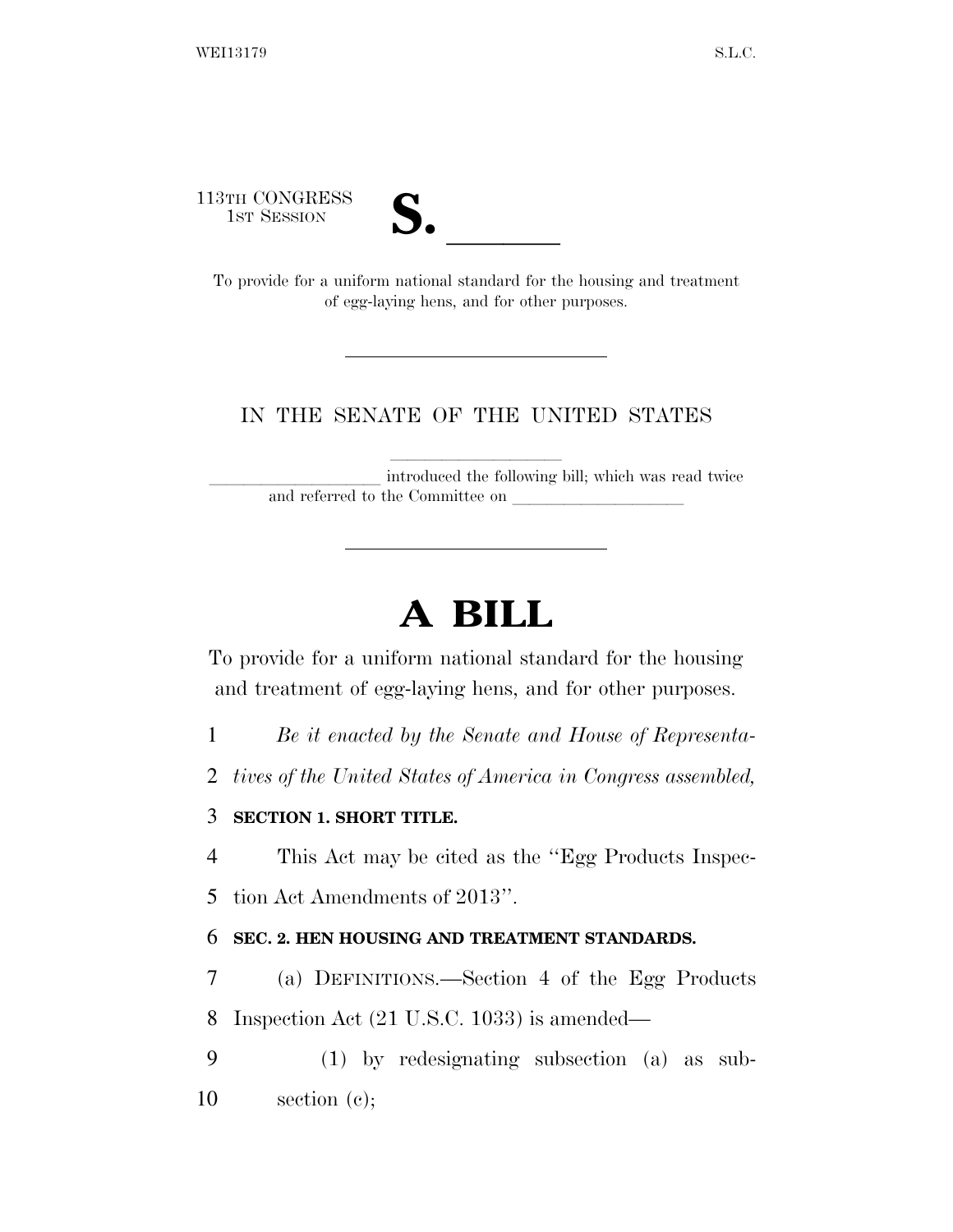| $\mathbf{1}$   | $(2)$ by redesignating subsections $(b)$ , $(c)$ , $(d)$ ,                                |
|----------------|-------------------------------------------------------------------------------------------|
| $\overline{2}$ | (e), (f), and (g) as subsections (f), (g), (h), (i), (j),                                 |
| 3              | and $(k)$ , respectively;                                                                 |
| $\overline{4}$ | (3) by redesignating subsections (h) and (i) as                                           |
| 5              | subsections (n) and (o), respectively;                                                    |
| 6              | $(4)$ by redesignating subsections (j), (k), and (l)                                      |
| 7              | as subsections $(r)$ , $(s)$ , and $(t)$ , respectively;                                  |
| 8              | $(5)$ by redesignating subsections $(m)$ , $(n)$ , $(o)$ ,                                |
| 9              | $(p)$ , $(q)$ , $(r)$ , $(s)$ , $(t)$ , $(u)$ , $(v)$ , $(w)$ , $(x)$ , $(y)$ , and $(z)$ |
| 10             | as subsections $(v)$ , $(w)$ , $(x)$ , $(y)$ , $(z)$ , $(aa)$ , $(bb)$ , $(ce)$ ,         |
| 11             | $(dd),$ (ee), $(ff), (gg), (hh),$ and $(ii),$ respectively;                               |
| 12             | $(6)$ by inserting before subsection $(e)$ , as redes-                                    |
| 13             | ignated by paragraph (1), the following new sub-                                          |
| 14             | sections:                                                                                 |
| 15             | "(a) The term 'adequate environmental enrichments'                                        |
| 16             | means adequate perch space, dust bathing or scratching                                    |
| 17             | areas, and nest space, as defined by the Secretary of Agri-                               |
| 18             | culture, based on the best available science, including the                               |
| 19             | most recent studies available at the time that the Sec-                                   |
| 20             | retary defines the term.                                                                  |
| 21             | "(b) The term 'adequate housing-related labeling'                                         |
| <u>22</u>      | means a conspicuous, legible marking on the front or top                                  |
| 23             | of a package of eggs accurately indicating the type of                                    |
| 24             | housing that the egg-laying hens were provided during egg                                 |
| 25             | production, in 1 of the following formats:                                                |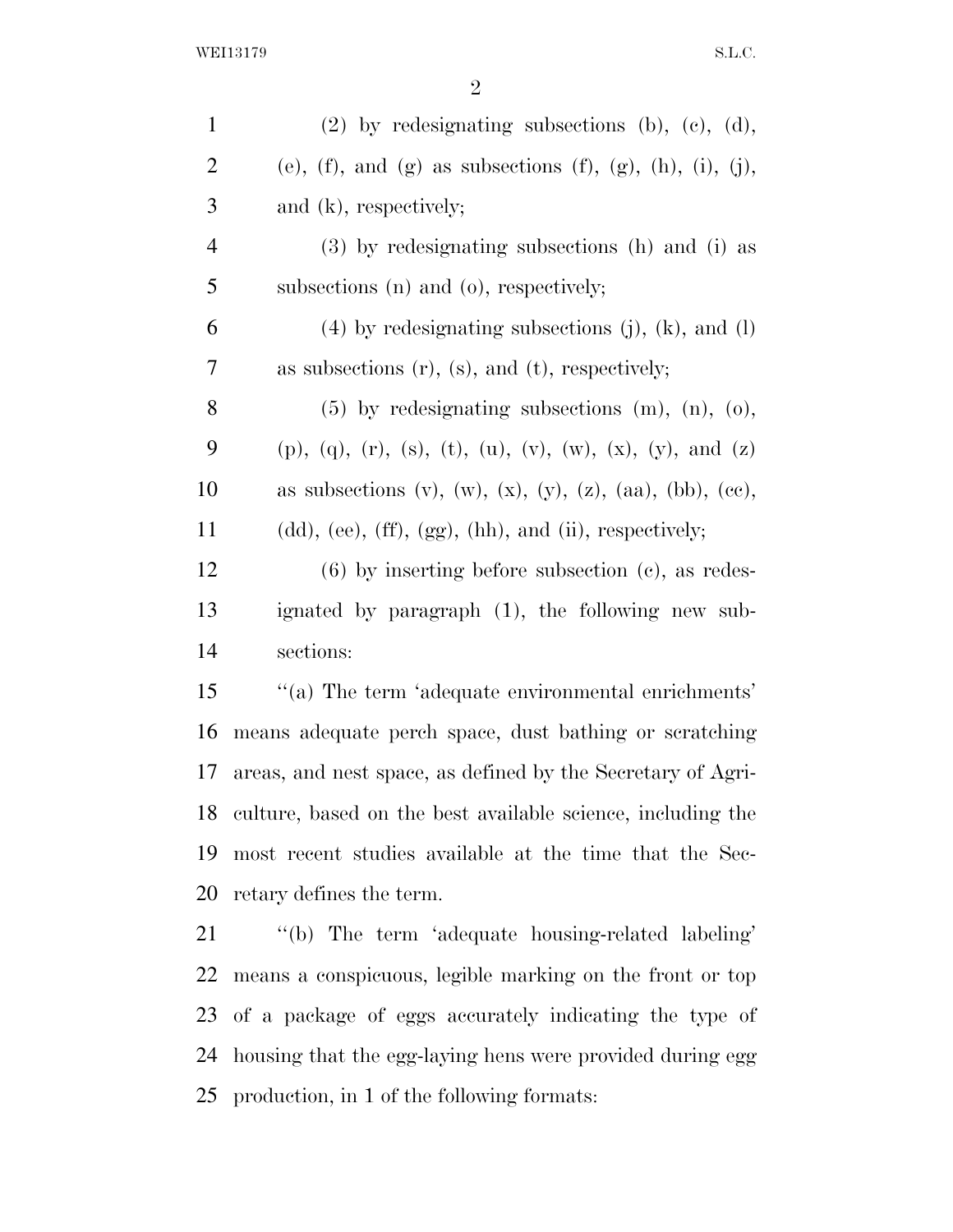| $\mathbf{1}$   | " $(1)$ 'Eggs from free-range hens' to indicate             |
|----------------|-------------------------------------------------------------|
| $\overline{2}$ | that the egg-laying hens from which the eggs or egg         |
| 3              | products were derived were, during egg production—          |
| $\overline{4}$ | $\lq\lq$ not housed in caging devices; and                  |
| 5              | $\lq\lq$ (B) provided with outdoor access.                  |
| 6              | " $(2)$ 'Eggs from cage-free hens' to indicate that         |
| 7              | the egg-laying hens from which the eggs or egg              |
| 8              | products were derived were, during egg production,          |
| 9              | not housed in caging devices.                               |
| 10             | $\cdot\cdot$ (3) Eggs from enriched cages' to indicate that |
| 11             | the egg-laying hens from which the eggs or egg              |
| 12             | products were derived were, during egg production,          |
| 13             | housed in caging devices that—                              |
| 14             | "(A) contain adequate environmental en-                     |
| 15             | richments; and                                              |
| 16             | "(B) provide the hens a minimum of $116$                    |
| 17             | square inches of individual floor space<br>per              |
| 18             | brown hen and 101 square inches of individual               |
| 19             | floor space per white hen.                                  |
| 20             | $\cdot$ (4) Eggs from caged hens' to indicate that          |
| 21             | the egg-laying hens from which the eggs or egg              |
| 22             | products were derived were, during egg production,          |
| 23             | housed in caging devices that either—                       |
| 24             | "(A) do not contain adequate environ-                       |
| 25             | mental enrichments; or                                      |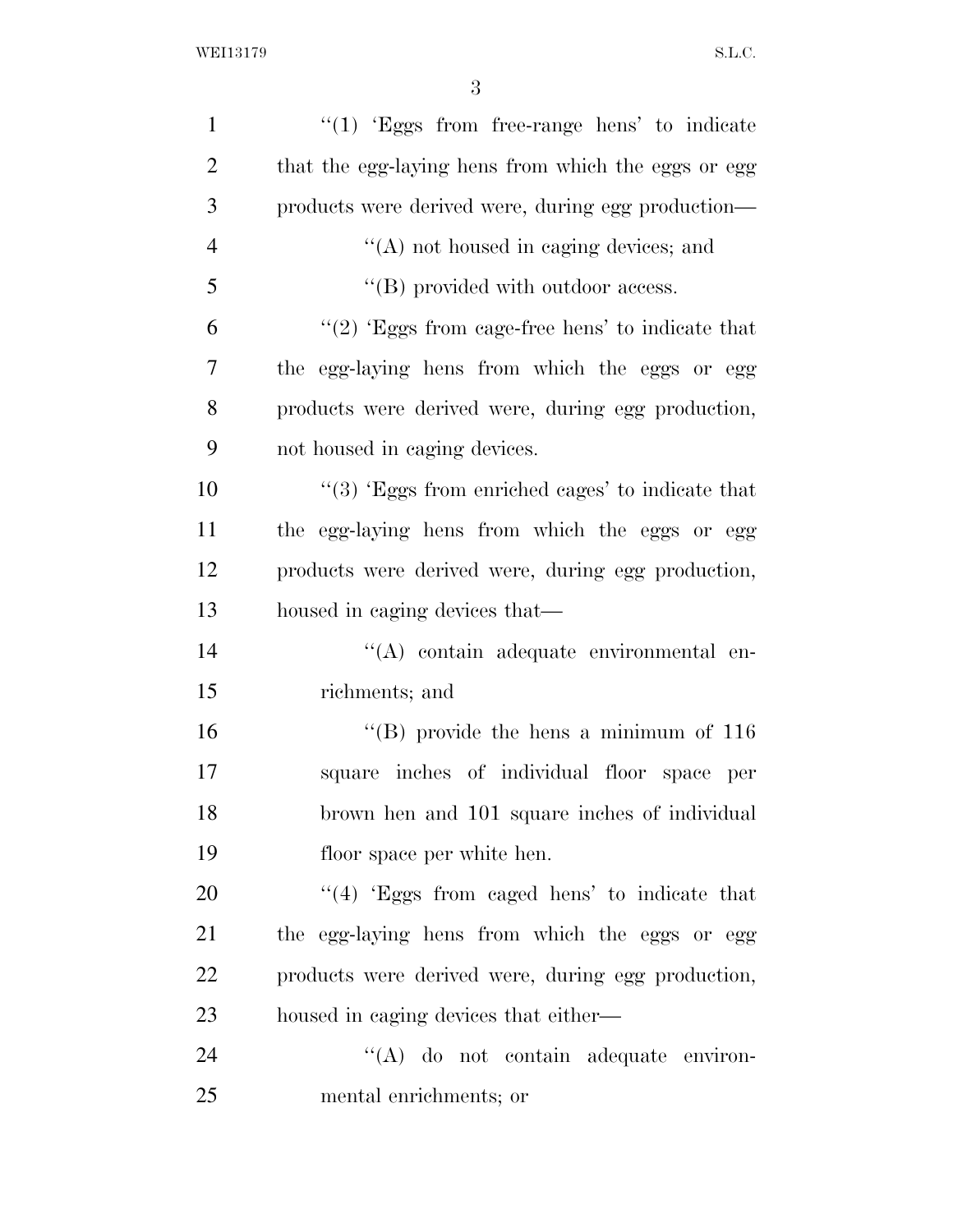1 ''(B) do not provide the hens a minimum of 116 square inches of individual floor space per brown hen and 101 square inches of indi- vidual floor space per white hen.''; (7) by inserting after subsection (c), as redesig- nated by paragraph (1), the following new sub- sections: ''(d) The term 'brown hen' means a brown egg-laying hen used for commercial egg production.  $\%$  (e) The term 'caging device' means any cage, enclo- sure, or other device used for the housing of egg-laying hens for the production of eggs in commerce, but does not include an open barn or other fixed structure without in- ternal caging devices.''; (8) by inserting after subsection (k), as redesig- nated by paragraph (2), the following new sub- sections: ''(l) The term 'egg-laying hen' means any female do- mesticated chicken, including white hens and brown hens, used for the commercial production of eggs for human consumption.  $\qquad$  "(m) The term 'existing caging device' means any caging device that was continuously in use for the produc-tion of eggs in commerce up through and including De-

cember 31, 2011.'';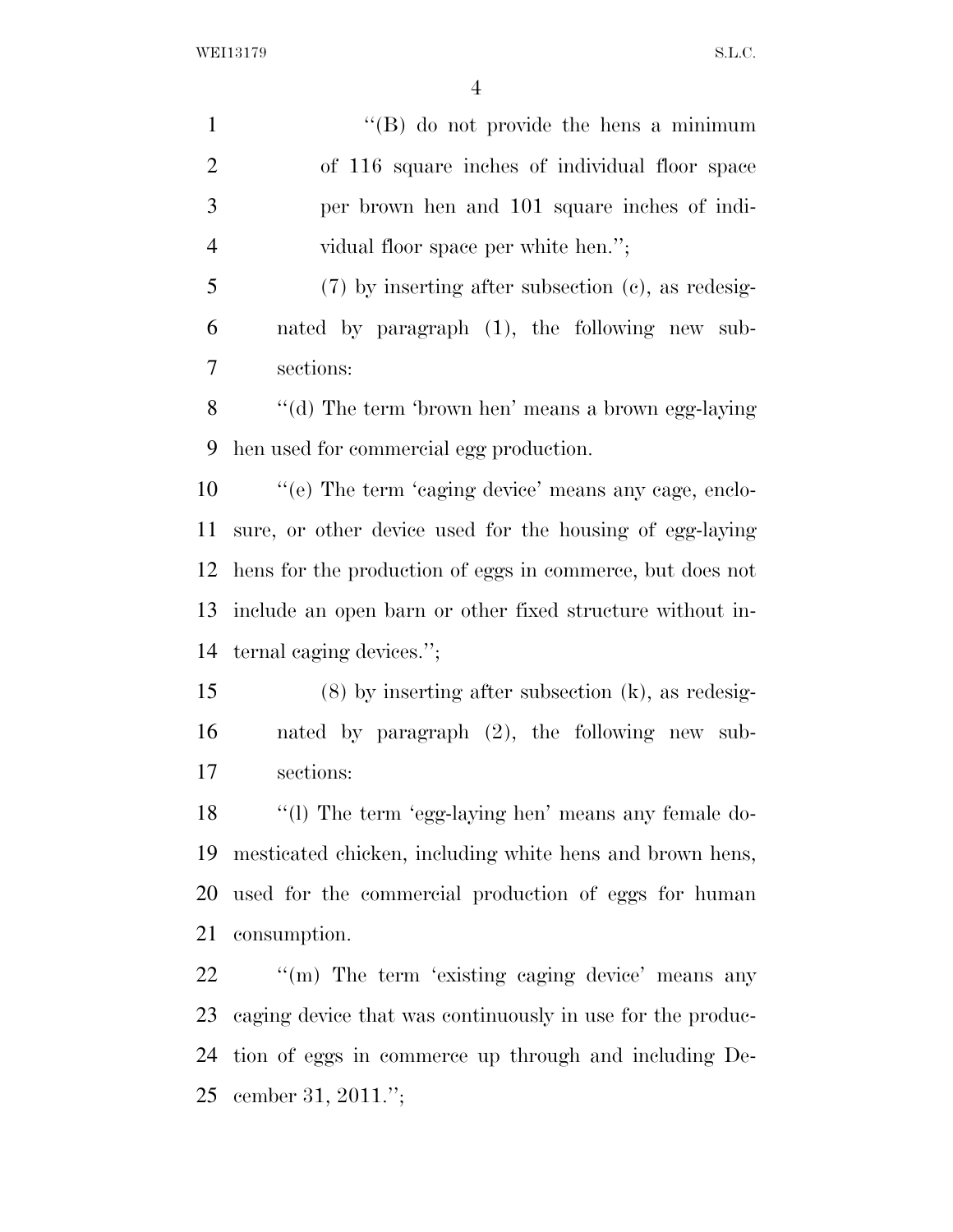(9) by inserting after subsection (o), as redesig- nated by paragraph (3), the following new sub-sections:

 ''(p) The term 'feed-withdrawal molting' means the practice of preventing food intake for the purpose of in-ducing egg-laying hens to molt.

 "(q) The term 'individual floor space' means the amount of total floor space in a caging device available to each egg-laying hen in the device, which is calculated by measuring the total floor space of the caging device and dividing by the total number of egg-laying hens in the device.'';

 (10) by inserting after subsection (t), as redes- ignated by paragraph (4), the following new sub-section:

16 "(u) The term 'new caging device' means any caging device that was not continuously in use for the production of eggs in commerce on or before December 31, 2011.''; and

 (11) by inserting at the end the following new subsections:

22 ''(j) The term 'water-withdrawal molting' means the practice of preventing water intake for the purpose of in-ducing egg-laying hens to molt.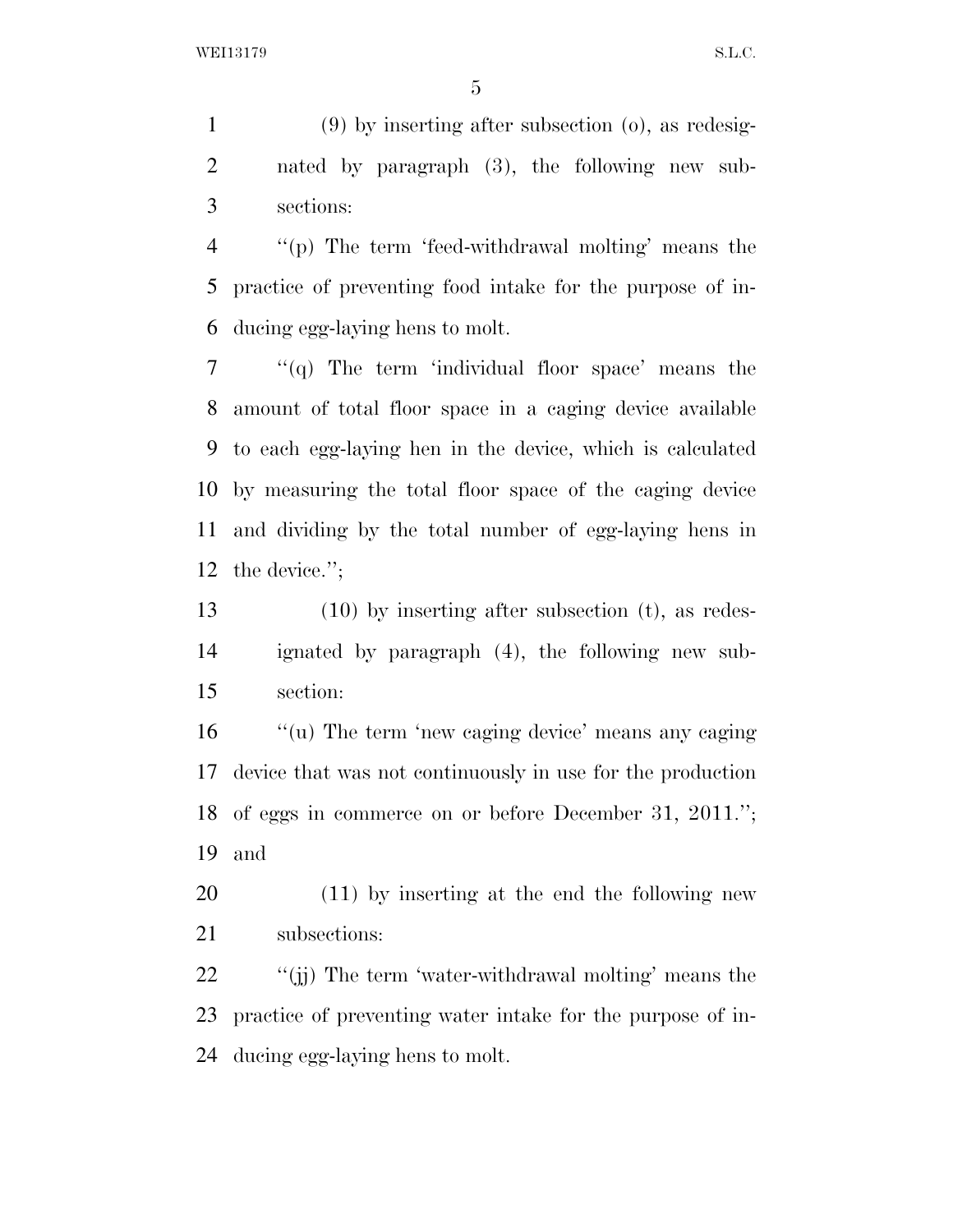''(kk) The term 'white hen' means a white egg-laying hen used for commercial egg production.''. (b) HOUSING AND TREATMENT OF EGG-LAYING HENS.—The Egg Products Inspection Act (21 U.S.C. 1031 et seq.) is amended by inserting after section 7 (21 U.S.C. 1036) the following new sections: **''SEC. 7A. HOUSING AND TREATMENT OF EGG-LAYING HENS.**  9 "(a) ENVIRONMENTAL ENRICHMENTS.— ''(1) EXISTING CAGING DEVICES.—Beginning 11 15 years after the date of enactment of the Egg Products Inspection Act Amendments of 2013, all existing caging devices shall provide egg-laying hens housed therein adequate environmental enrichments. ''(2) NEW CAGING DEVICES.—Beginning 9 years after the date of enactment of the Egg Prod- ucts Inspection Act Amendments of 2013, all new caging devices shall provide egg-laying hens housed therein adequate environmental enrichments. 20 "(3) CAGING DEVICES IN CALIFORNIA. 21 "(A) NEW CAGING DEVICES.—All caging devices in California installed after the date of enactment of the Egg Products Inspection Act Amendments of 2013 shall provide egg-laying hens housed therein adequate environmental en-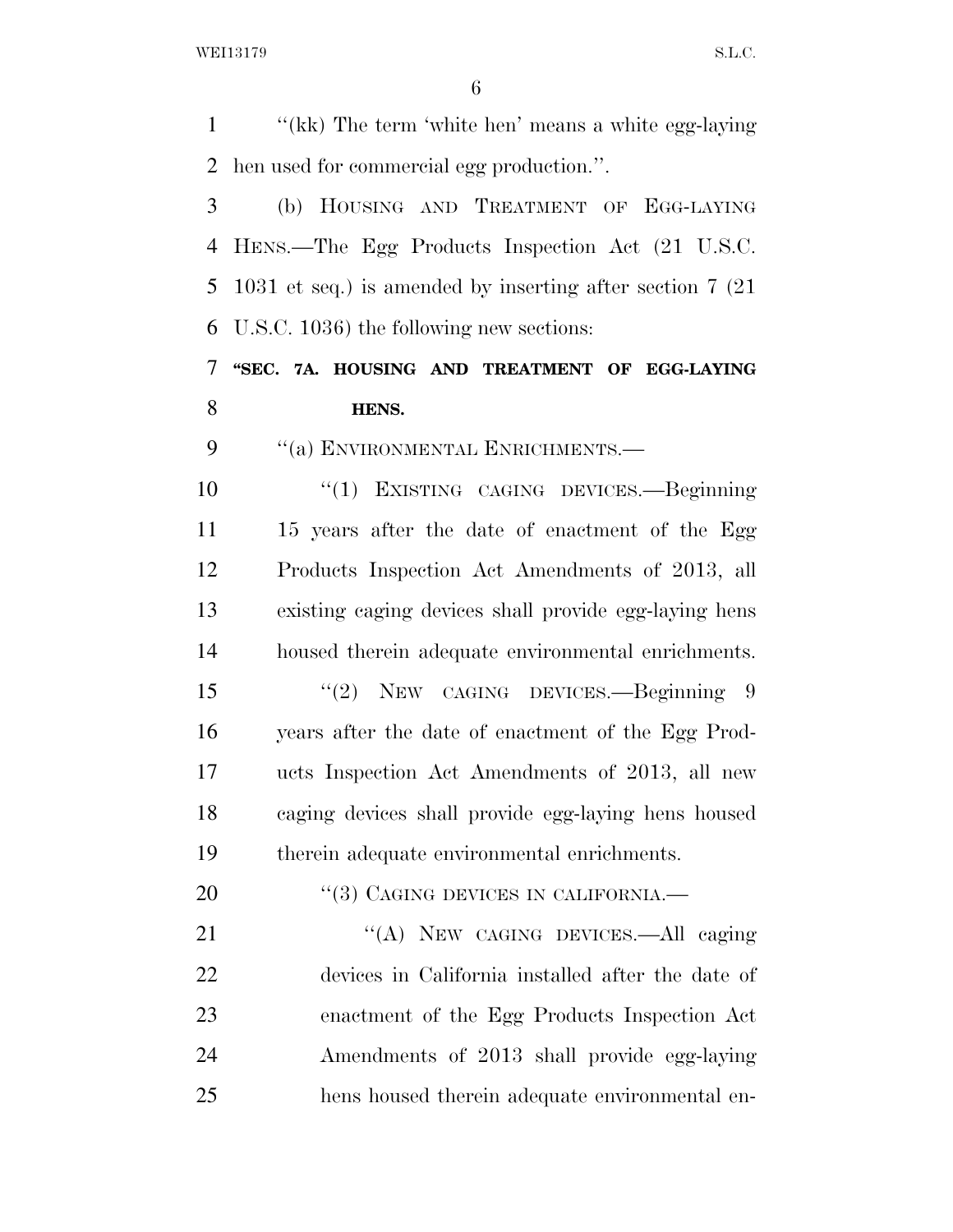richments beginning 3 months after that date of enactment. ''(B) EXISTING CAGING DEVICES.—All cag- ing devices in California installed before the date of enactment of the Egg Products Inspec- tion Act Amendments of 2013 shall provide egg-laying hens housed therein adequate envi- ronmental enrichments beginning January 1, 2024. 10 "(b) FLOOR SPACE.— 11 "(1) EXISTING CAGING DEVICES.—All existing cages devices shall provide egg-laying hens housed therein— ''(A) beginning 4 years after the date of enactment of the Egg Products Inspection Act Amendments of 2013 and until the date that is 17 15 years after the date of enactment of the Egg Products Inspection Act Amendments of 2013, a minimum of 76 square inches of individual floor space per brown hen and 67 square inches

of individual floor space per white hen; and

22 ''(B) beginning 15 years after the date of enactment of the Egg Products Inspection Act Amendments of 2013, a minimum of 144 square inches of individual floor space per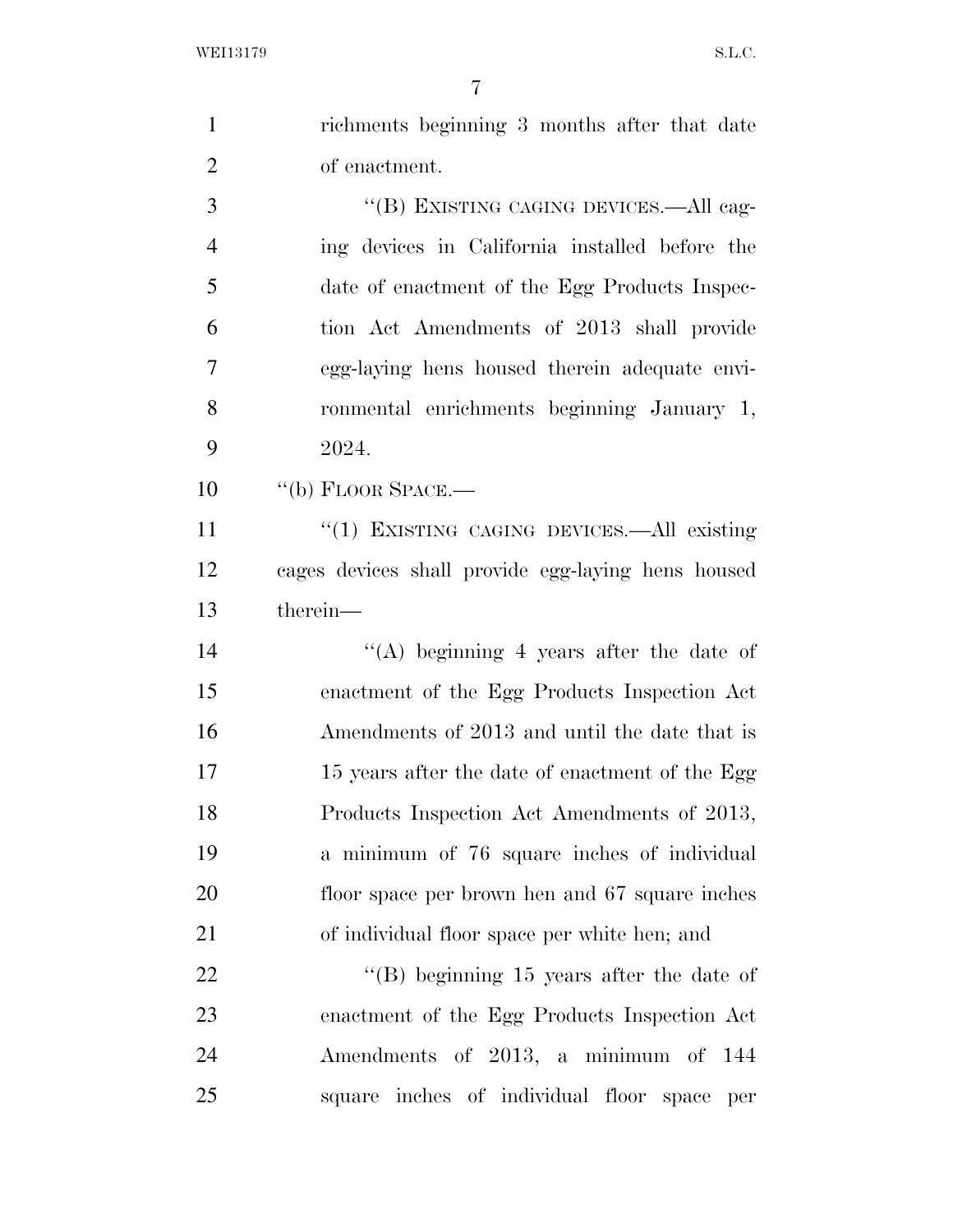| $\mathbf{1}$   | brown hen and 124 square inches of individual       |
|----------------|-----------------------------------------------------|
| $\overline{2}$ | floor space per white hen.                          |
| 3              | "(2) NEW CAGING DEVICES.—All new caging             |
| $\overline{4}$ | devices shall provide egg-laying hens housed there- |
| 5              | $in-$                                               |
| 6              | "(A) beginning 3 years after the date of            |
| 7              | enactment of the Egg Products Inspection Act        |
| 8              | Amendments of 2013 and until the date that is       |
| 9              | 6 years after the date of enactment of the Egg      |
| 10             | Products Inspection Act Amendments of 2013,         |
| 11             | a minimum of 90 square inches of individual         |
| 12             | floor space per brown hen and 78 square inches      |
| 13             | of individual floor space per white hen;            |
| 14             | "(B) beginning 6 years after the date of            |
| 15             | enactment of the Egg Products Inspection Act        |
| 16             | Amendments of 2013 and until the date that is       |
| 17             | 9 years after the date of enactment of the Egg      |
| 18             | Products Inspection Act Amendments of 2013,         |
| 19             | a minimum of 102 square inches of individual        |
| <b>20</b>      | floor space per brown hen and 90 square inches      |
| 21             | of individual floor space per white hen;            |
| 22             | "(C) beginning $9$ years after the date of          |
| 23             | enactment of the Egg Products Inspection Act        |
| 24             | Amendments of 2013 and until the date that is       |
| 25             | 12 years after the date of enactment of the Egg     |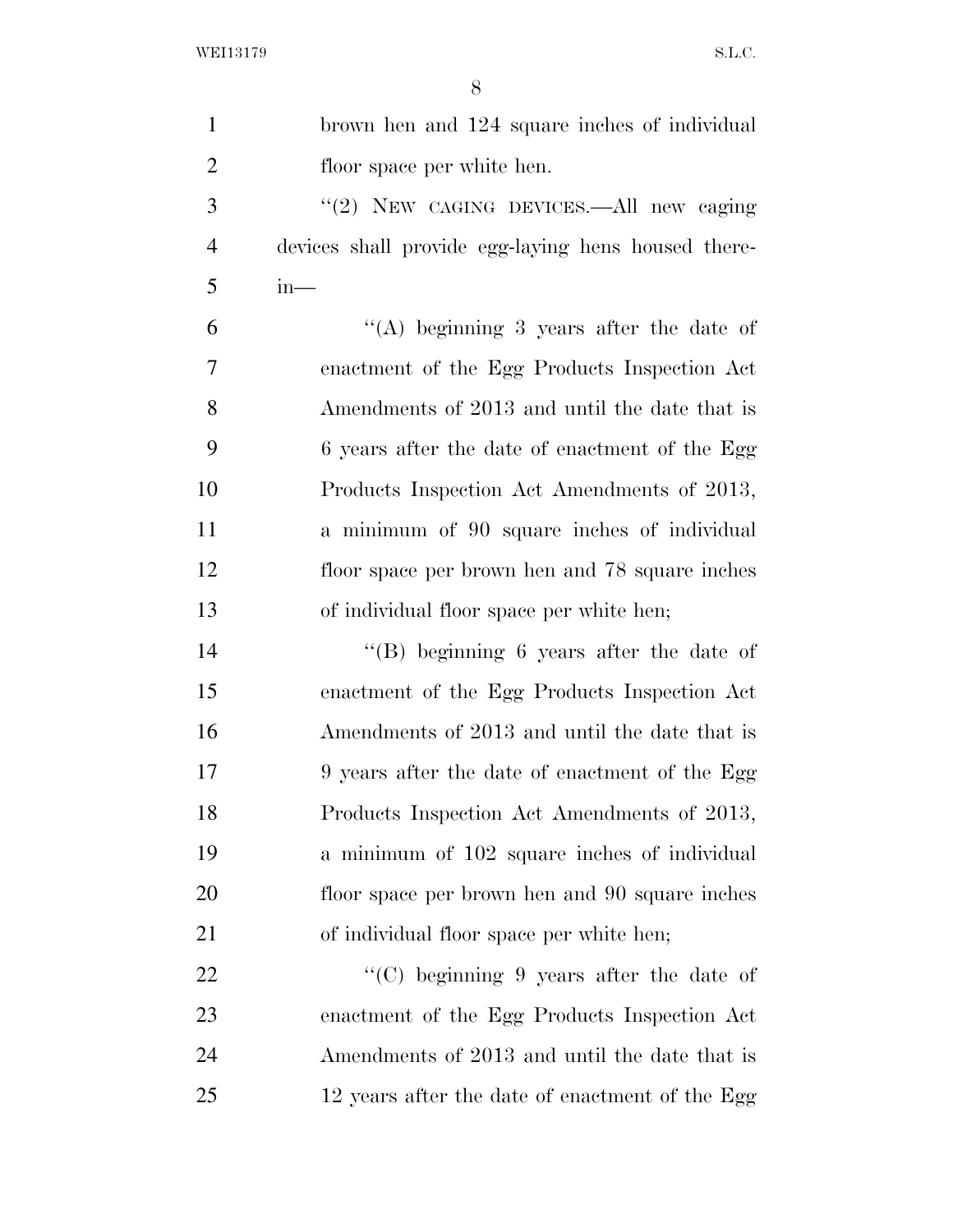Products Inspection Act Amendments of 2013, a minimum of 116 square inches of individual floor space per brown hen and 101 square inches of individual floor space per white hen;

 ''(D) beginning 12 years after the date of enactment of the Egg Products Inspection Act Amendments of 2013 and until the date that is 15 years after the date of enactment of the Egg Products Inspection Act Amendments of 2013, a minimum of 130 square inches of individual floor space per brown hen and 113 square inches of individual floor space per white hen; and

 ''(E) beginning 15 years after the date of enactment of the Egg Products Inspection Act Amendments of 2013, a minimum of 144 square inches of individual floor space per brown hen and 124 square inches of individual floor space per white hen.

20 "(3) CALIFORNIA CAGING DEVICES.—

21 "(A) EXISTING CAGING DEVICES.—All cag- ing devices in California installed before the date of enactment of the Egg Products Inspec- tion Act Amendments of 2013 shall provide egg-laying hens housed therein—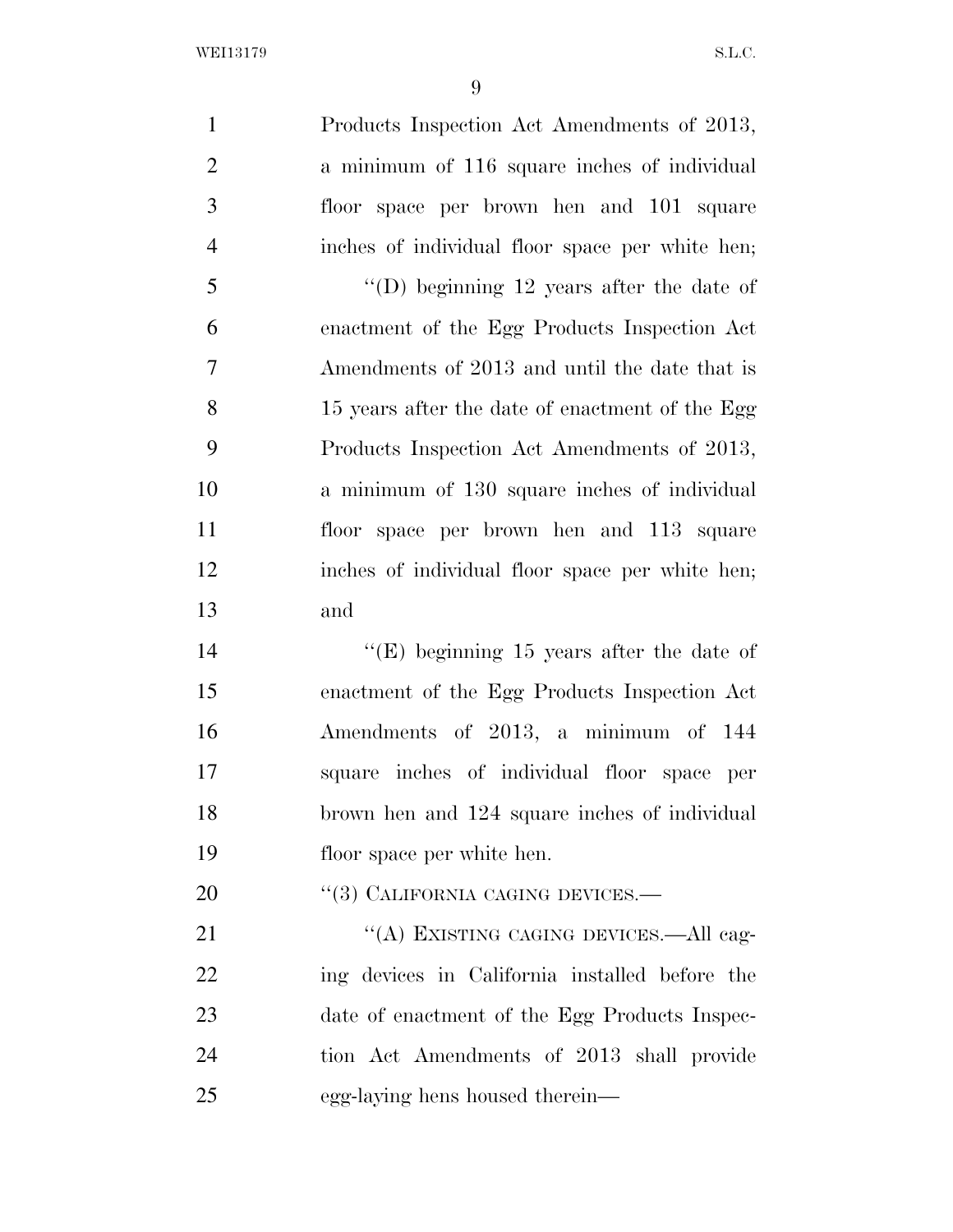| $\mathbf{1}$   | "(i) beginning January 1, 2015, and               |
|----------------|---------------------------------------------------|
| $\overline{2}$ | through December 31, 2023, a minimum              |
| 3              | of 134 square inches of individual floor          |
| $\overline{4}$ | space per brown hen and 116 square                |
| 5              | inches of individual floor space per white        |
| 6              | hen; and                                          |
| $\tau$         | "(ii) beginning January 1, 2024, a                |
| 8              | minimum of 144 square inches of indi-             |
| 9              | vidual floor space per brown hen and 124          |
| 10             | square inches of individual floor space per       |
| 11             | white hen.                                        |
| 12             | "(B) NEW CAGING DEVICES.—All caging               |
| 13             | devices in California installed after the date of |
| 14             | enactment of the Egg Products Inspection Act      |
| 15             | Amendments of 2013 shall provide egg-laying       |
| 16             | hens housed therein—                              |
| 17             | $\lq\lq$ (i) beginning 3 months after the date    |
| 18             | of enactment of the Egg Products Inspec-          |
| 19             | tion Act Amendments of 2013, and                  |
| 20             | through December 31, 2023, a minimum              |
| 21             | of 134 square inches of individual floor          |
| 22             | space per brown hen and 116 square                |
| 23             | inches of individual floor space per white        |
| 24             | hen; and                                          |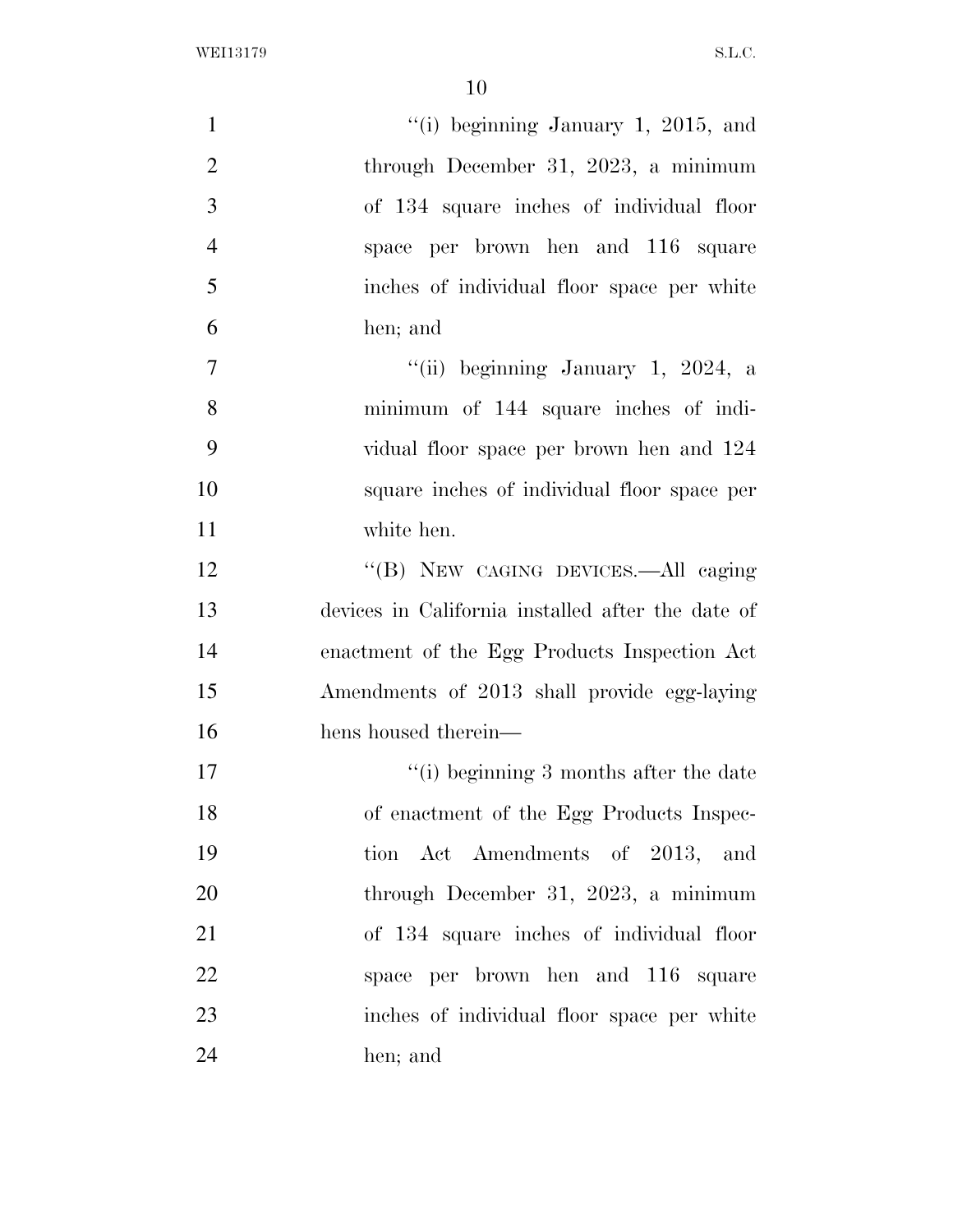| $\mathbf{1}$   | "(ii) beginning January 1, 2024, a                       |
|----------------|----------------------------------------------------------|
| $\overline{2}$ | minimum of 144 square inches of indi-                    |
| 3              | vidual floor space per brown hen and 124                 |
| $\overline{4}$ | square inches of individual floor space per              |
| 5              | white hen.                                               |
| 6              | $``(c)$ AIR QUALITY.—                                    |
| 7              | "(1) IN GENERAL.—Beginning 2 years after the             |
| 8              | date of enactment of the Egg Products Inspection         |
| 9              | Act Amendments of 2013, an egg handler shall pro-        |
| 10             | vide all egg-laying hens under his ownership or con-     |
| 11             | trol with acceptable air quality, which does not ex-     |
| 12             | ceed more than 25 parts per million of ammonia           |
| 13             | during normal operations.                                |
| 14             | $``(2)$ TEMPORARY EXCESS AMMONIA LEVELS AL-              |
| 15             | LOWED.—Notwithstanding paragraph (1), an egg             |
| 16             | handler may provide egg-laying hens under the own-       |
| 17             | ership or control of such handler with air quality       |
| 18             | containing more than 25 parts per million of ammo-       |
| 19             | nia for temporary periods as necessary because of        |
| 20             | extraordinary weather circumstances or other un-         |
| 21             | usual circumstances.                                     |
| 22             | "(d) FORCED MOLTING.—Beginning 2 years after             |
| 23             | the date of enactment of the Egg Products Inspection Act |

Amendments of 2013, no egg handler may subject any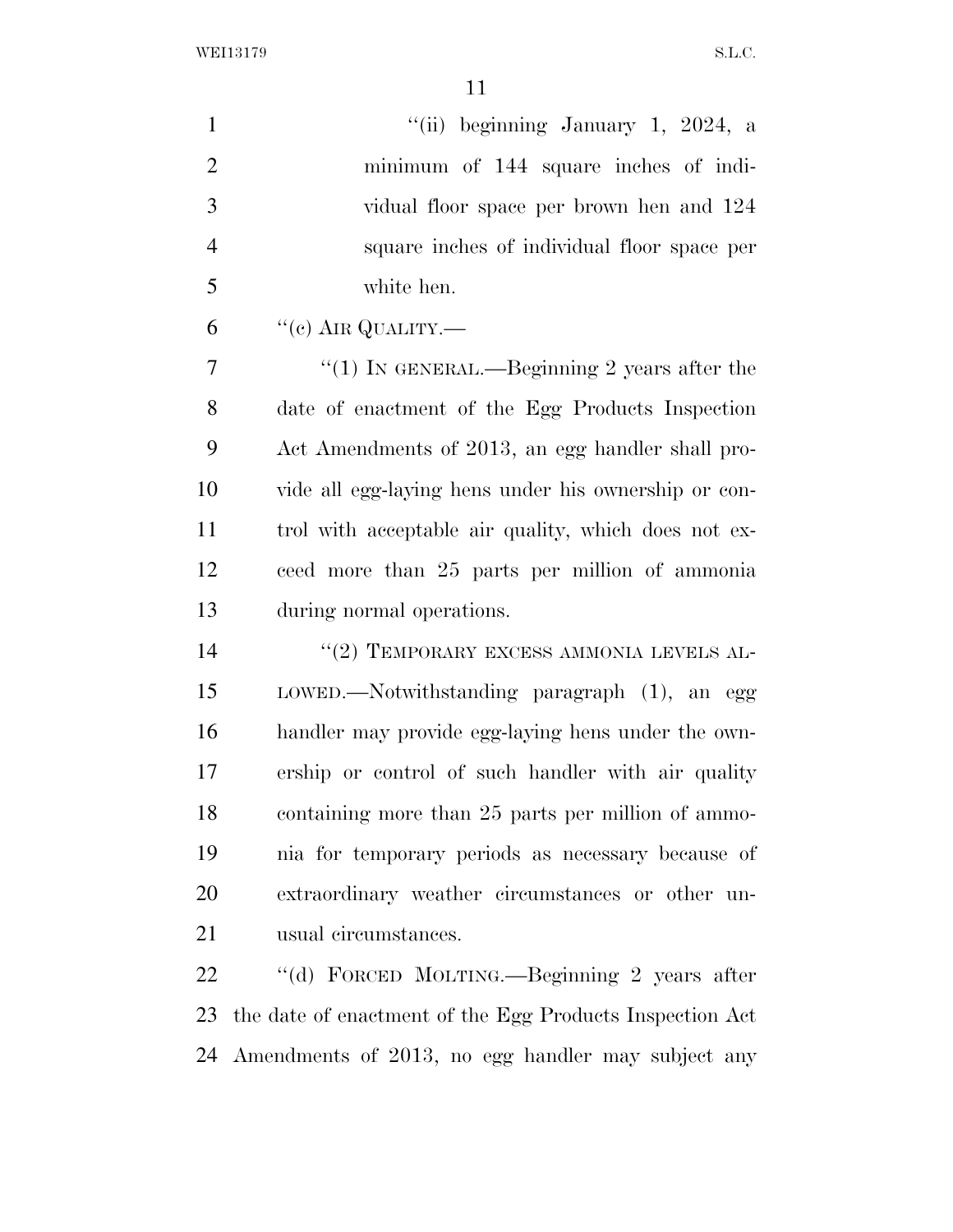egg-laying hen under his ownership or control to feed-withdrawal or water-withdrawal molting.

 ''(e) EUTHANASIA.—Beginning 2 years after the date of enactment of the Egg Products Inspection Act Amend- ments of 2013, an egg handler shall provide, when nec- essary, all egg-laying hens under his ownership or control with euthanasia that is humane and uses a method deemed 'Acceptable' by the American Veterinary Medical Association.

 ''(f) PROHIBITION ON NEW UNENRICHABLE CAGES.—No person shall build, construct, implement, or place into operation any new caging device for the produc- tion of eggs to be sold in commerce unless the device—  $\frac{1}{2}$  (1) provides the egg-laying hens to be con- tained therein a minimum of 76 square inches of in- dividual floor space per brown hen or 67 square inches of individual floor space per white hen; and  $\frac{1}{2}$  is capable of being adapted to accommo-date adequate environmental enrichments.

20  $"({g})$  EXEMPTIONS.—

21 "(1) RECENTLY-INSTALLED EXISTING CAGING DEVICES.—The requirements under subsections 23 (a)(1) and (b)(1)(B) shall not apply to any existing caging device that was first placed into operation be-tween January 1, 2008, and December 31, 2011.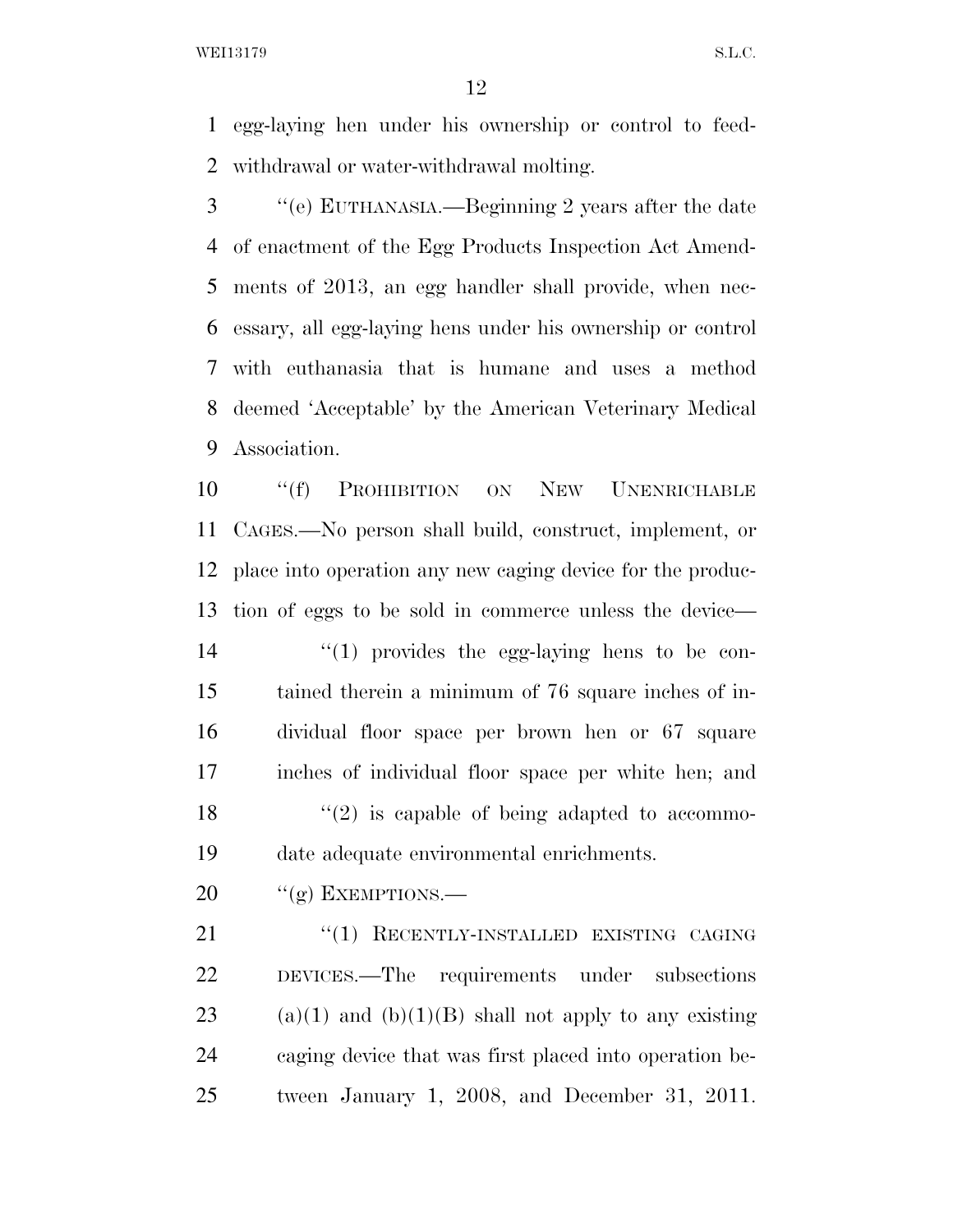This exemption shall expire on December 31, 2029, at which time the requirements contained in sub-3 sections (a)(1) and (b)(1)(B) shall apply to all exist-ing caging devices.

5 "(2) HENS ALREADY IN PRODUCTION.—The re-6 quirements under subsections  $(a)(1)$ ,  $(a)(2)$ , 7 (b)(1)(B), and (b)(2) shall not apply to any caging device containing egg-laying hens who are already in egg production on the date that such requirement takes effect. This exemption shall expire on the date that such egg-laying hens are removed from egg pro-duction.

 ''(3) SMALL PRODUCERS.—This section shall not apply to an egg handler who buys, sells, handles, or processes eggs or egg products solely from 1 flock of not more than 3,000 egg-laying hens.

17 "(4) EDUCATIONAL AND RESEARCH INSTITU- TIONS.—The provisions of this section related to housing, treatment, or housing-related labeling shall not apply to egg production at an accredited edu- cational or research institution, or to the purchase, sale, handling, or processing of eggs or egg products in connection with such production.

24 "(5) INDIVIDUAL ENCLOSURES.—The environ-mental enrichment requirements under subsection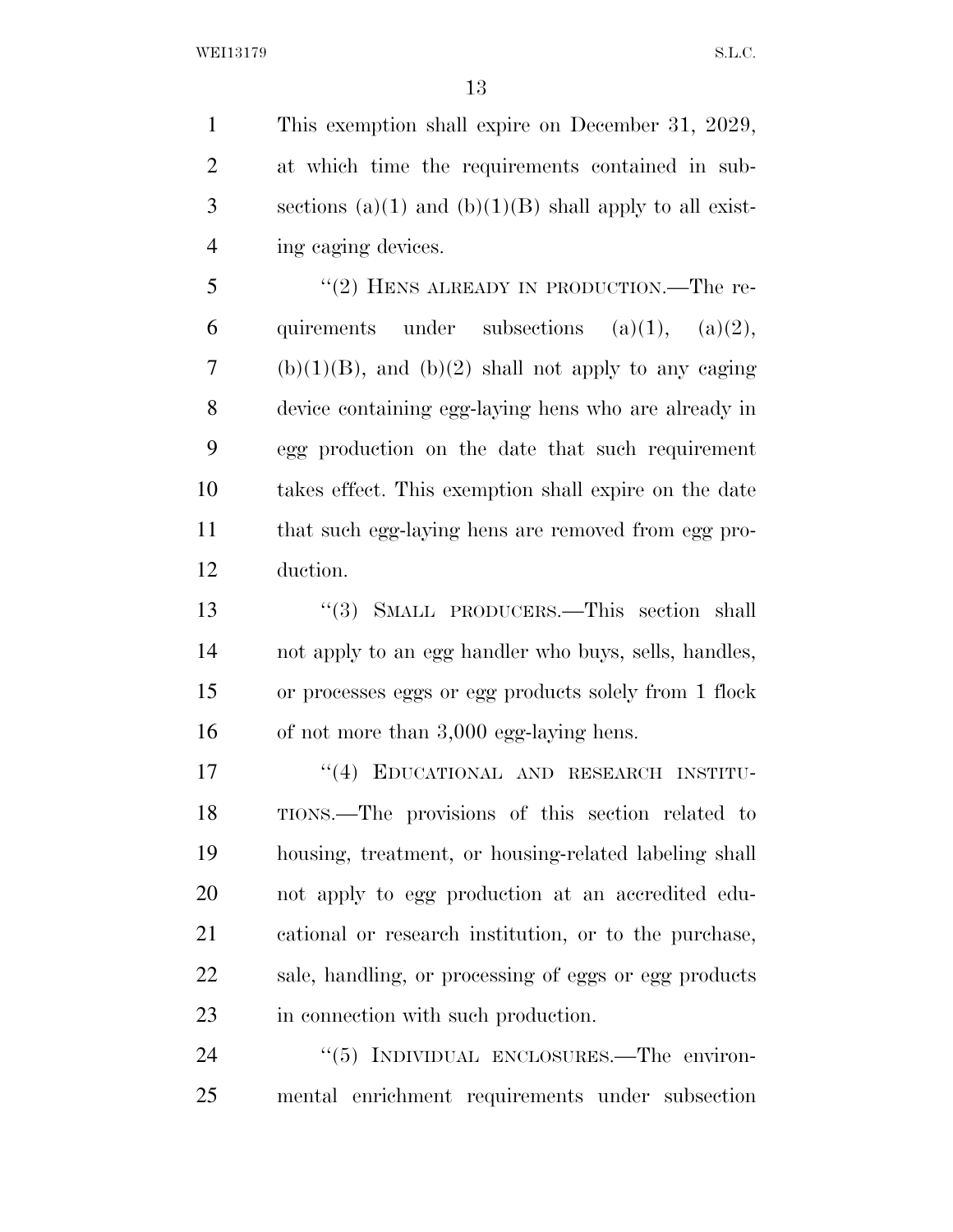| $\mathbf{1}$   | (a) shall not apply to any caging device that con-      |
|----------------|---------------------------------------------------------|
| $\overline{2}$ | tains only 1 egg-laying hen.                            |
| 3              | "(6) OTHER LIVESTOCK OR POULTRY PRODUC-                 |
| $\overline{4}$ | TION.—This section shall apply only to commercial       |
| 5              | egg production. This section shall not apply to the     |
| 6              | production of pork, beef, turkey, dairy, broiler chick- |
| $\tau$         | en, veal, or other livestock or poultry.                |
| 8              | "SEC. 7B. PHASE-IN CONVERSION REQUIREMENTS.             |
| 9              | "(a) NATIONAL CONVERSION REQUIREMENTS.-                 |
| 10             | "(1) FIRST CONVERSION PHASE.—Beginning 6                |
| 11             | years after the date of enactment of the Egg Prod-      |
| 12             | ucts Inspection Act Amendments of 2013, at least        |
| 13             | 25 percent of the egg-laying hens in commercial egg     |
| 14             | production shall be housed either in new caging de-     |
| 15             | vices or in existing caging devices that provide the    |
| 16             | hens contained therein with a minimum of 102            |
| 17             | square inches of individual floor space per brown       |
| 18             | hen and 90 square inches of individual floor space      |
| 19             | per white hen.                                          |
| 20             | "(2) SECOND CONVERSION PHASE.—Beginning                 |
| 21             | 12 years after the date of enactment of the Egg         |
| 22             | Products Inspection Act Amendments of 2013, at          |
| 23             | least 55 percent of the egg-laying hens in commer-      |

cial egg production shall be housed either in new

caging devices or in existing caging devices that pro-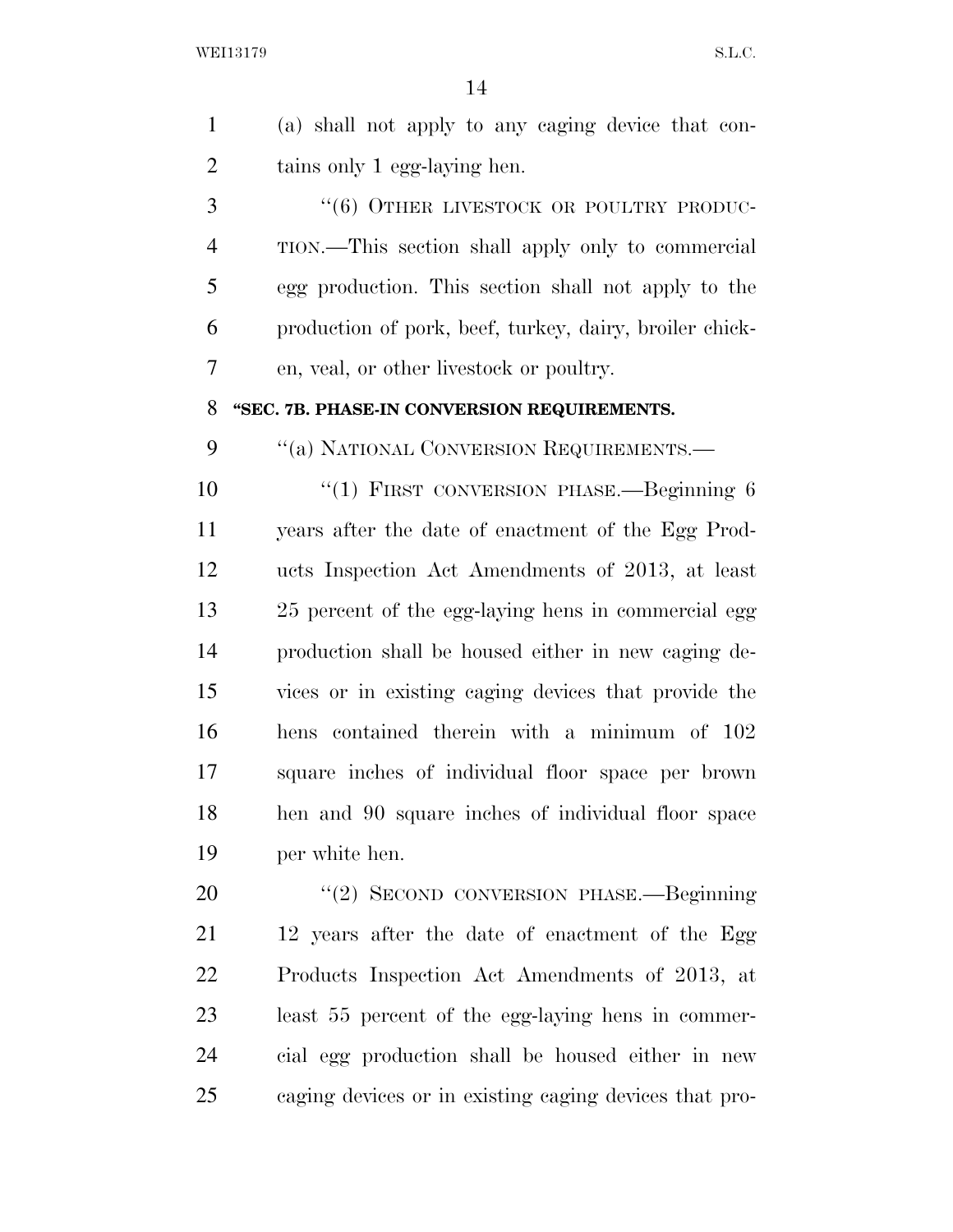vide the hens contained therein with a minimum of 130 square inches of individual floor space per brown hen and 113 square inches of individual floor space per white hen.

 ''(3) FINAL CONVERSION PHASE.—Beginning December 31, 2029, all egg-laying hens confined in caging devices shall be provided adequate environ- mental enrichments and a minimum of 144 square inches of individual floor space per brown hen and 124 square inches of individual floor space per white hen.

12 "(b) CALIFORNIA CONVERSION REQUIREMENTS.—

13 "(1) FIRST CONVERSION PHASE.—Beginning 2 years and 6 months after the date of enactment of the Egg Products Inspection Act Amendments of 2013, at least 25 percent of the egg-laying hens in commercial egg production in California shall be provided adequate environmental enrichments and a minimum of 134 square inches of individual floor space per brown hen and 116 square inches of indi-vidual floor space per white hen.

 ''(2) SECOND CONVERSION PHASE.—Beginning 5 years after the date of enactment of the Egg Products Inspection Act Amendments of 2013, at least 50 percent of the egg-laying hens in commer-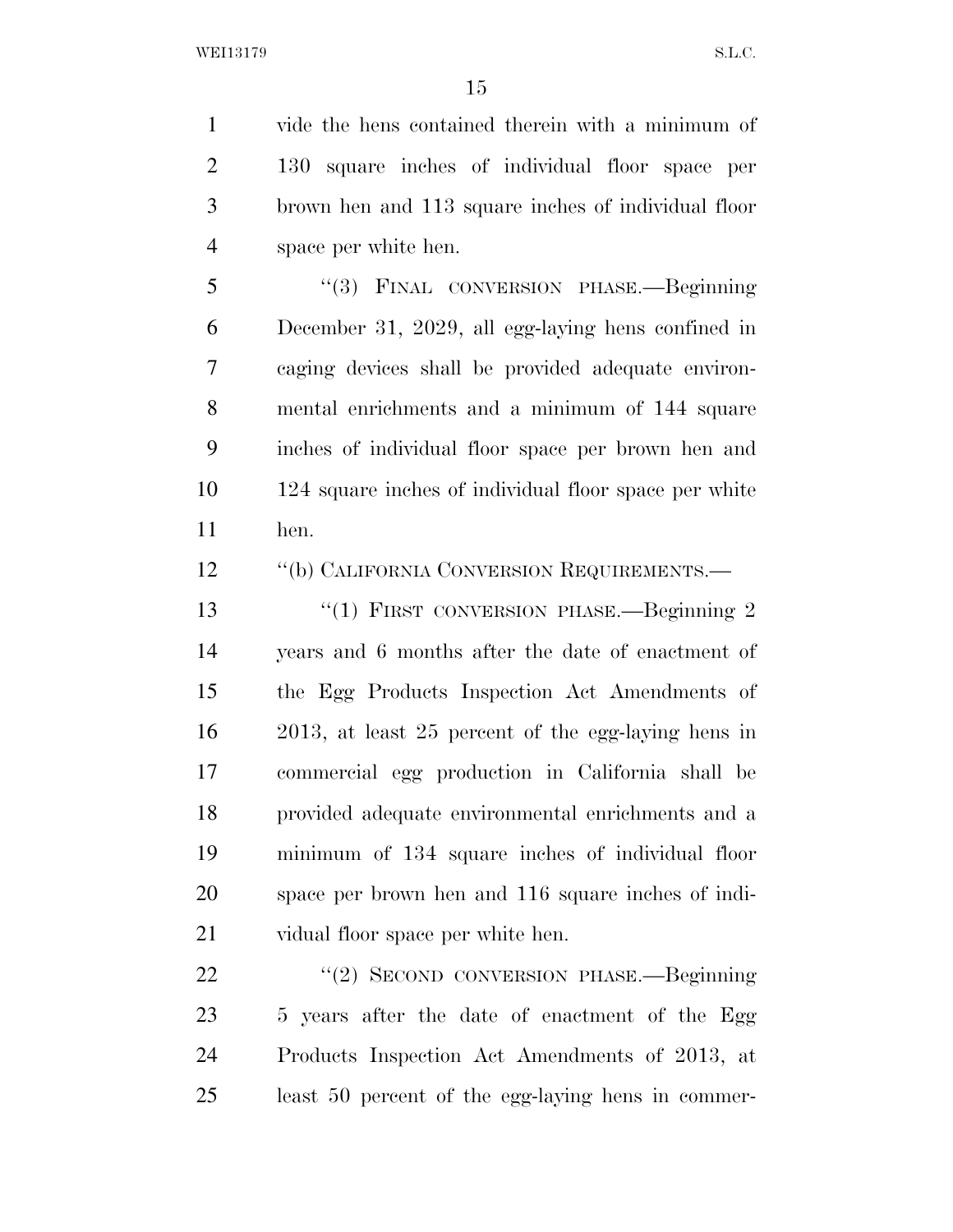cial egg production in California shall be provided adequate environmental enrichments and a minimum of 134 square inches of individual floor space per brown hen and 116 square inches of individual floor space per white hen.

6 "(3) THIRD CONVERSION PHASE.—Beginning 7 years and 6 months after the date of enactment of the Egg Products Inspection Act Amendments of 2013, at least 75 percent of the egg-laying hens in commercial egg production in California shall be provided adequate environmental enrichments and a minimum of 134 square inches of individual floor space per brown hen and 116 square inches of indi-vidual floor space per white hen.

 ''(4) FINAL CONVERSION PHASE.—Beginning 16 10 years after the date of enactment of the Egg Products Inspection Act Amendments of 2013, all egg-laying hens in commercial egg production in California shall be provided adequate environmental enrichments and a minimum of 144 square inches of individual floor space per brown hen and 124 square inches of individual floor space per white hens.

23 "(c) COMPLIANCE.—

24 "(1) IN GENERAL.—At the end of 6 years after the date of enactment of the Egg Products Inspec-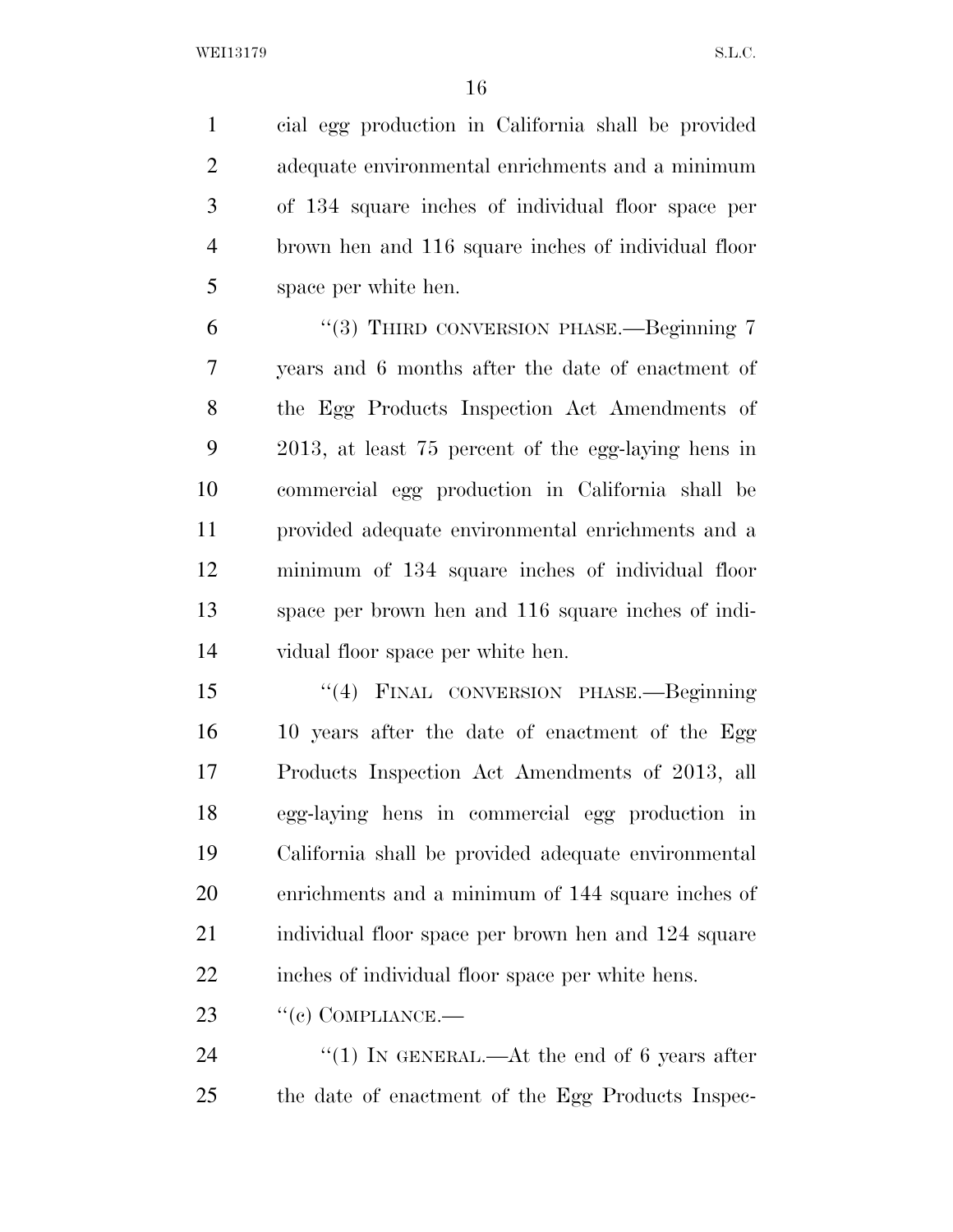| $\mathbf{1}$   | tion Act Amendments of 2013, the Secretary shall        |
|----------------|---------------------------------------------------------|
| $\overline{2}$ | determine, after having reviewed and analyzed the       |
| 3              | results of an independent, national survey of caging    |
| $\overline{4}$ | devices, whether—                                       |
| 5              | "(A) the requirements of subsection $(a)(1)$            |
| 6              | have been met; and                                      |
| 7              | "(B) the requirements of subsection $(b)(2)$            |
| 8              | have been met.                                          |
| 9              | "(2) REQUIREMENTS MET.—If the Secretary                 |
| 10             | finds that the requirements of subsection $(a)(1)$ have |
| 11             | not been met, then beginning January 1, 2020, the       |
| 12             | floor space requirements (irrespective of the date      |
| 13             | such requirements expire) related to new caging de-     |
| 14             | vices contained in subsection (b)(2)(B) of section $7A$ |
| 15             | shall apply to existing caging devices placed into op-  |
| 16             | eration prior to January 1, 1995.                       |
| 17             | REQUIREMENTS NOT MET. If the Sec-<br>(3)                |
| 18             | retary finds that the requirements of subsection        |
| 19             | $(b)(2)$ have not been met, then beginning 1 year       |
| 20             | from the date of the Secretary's finding, the floor     |
| 21             | space and enrichments requirements (irrespective of     |
| 22             | the date such requirements come into force) con-        |
| 23             | tained in subsection $(a)(3)(A)$ and subsection         |
| 24             | $(b)(3)(B)(ii)$ of section 7A shall apply to all caging |
| 25             | devices in California.                                  |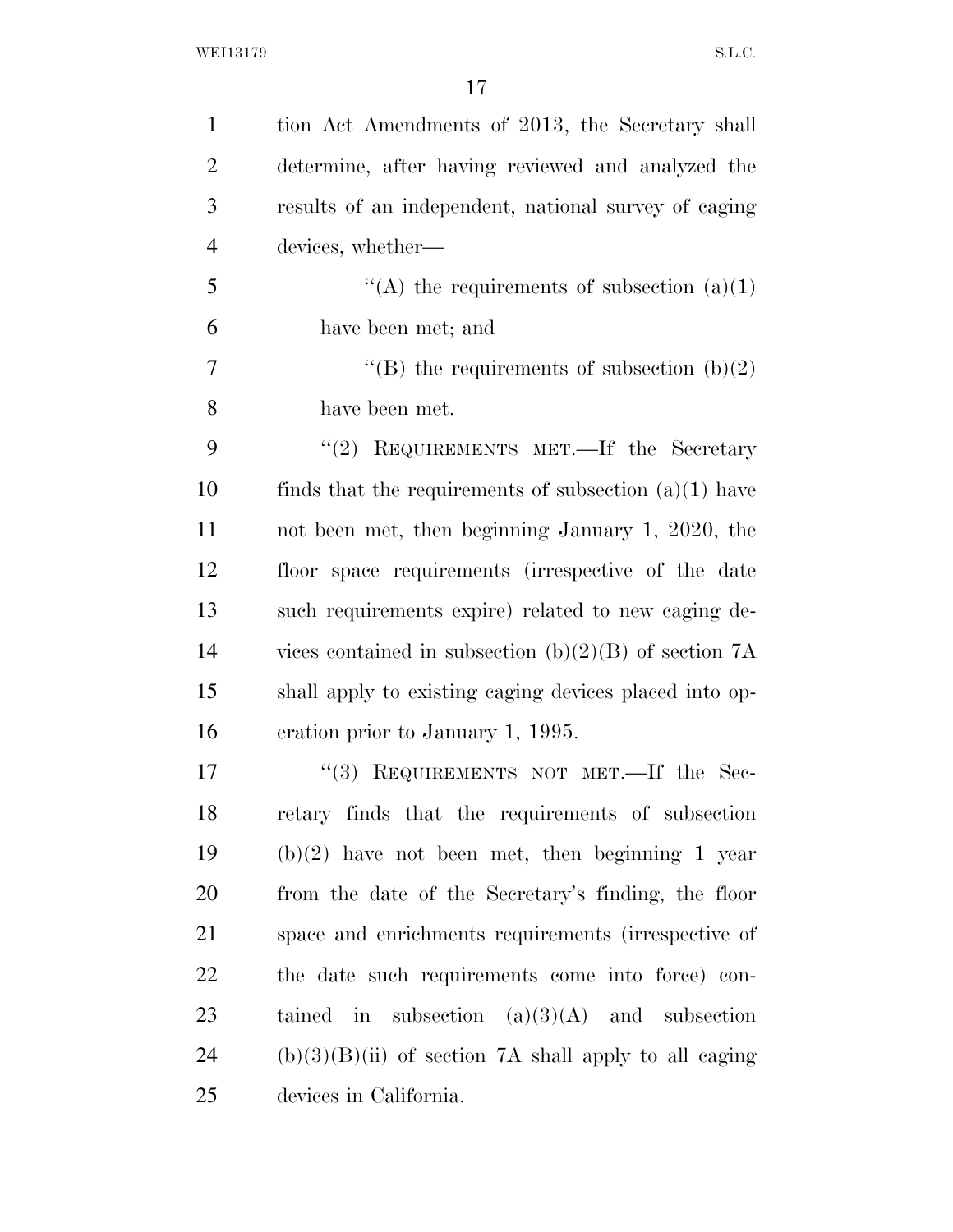| $\mathbf{1}$   | "(4) REPORT.—At the end of 12 years after the         |
|----------------|-------------------------------------------------------|
| $\overline{2}$ | date of enactment of the Egg Products Inspection      |
| 3              | Act Amendments of 2013, and again after December      |
| $\overline{4}$ | 31, 2029, the Secretary shall submit to the Com-      |
| 5              | mittee on Agriculture of the House of Representa-     |
| 6              | tives and the Committee on Agriculture, Nutrition,    |
| 7              | and Forestry of the Senate a report on compliance     |
| 8              | with subsections (a) and (b).                         |
| 9              | "(5) RELATIONSHIP TO OTHER LAW.—Notwith-              |
| 10             | standing section 12, the remedies provided in this    |
| 11             | subsection shall be the exclusive remedies for viola- |
| 12             | tions of this section.".                              |
| 13             | (c) INSPECTIONS.—Section 5 of the Egg Products In-    |
| 14             | spection Act $(21 \text{ U.S.C. } 1034)$ is amended—  |
| 15             | $(1)$ in subsection $(d)$ , in the first sentence, by |
| 16             | inserting "(other than requirements with respect to   |
| 17             | housing, treatment, and housing-related labeling)"    |
| 18             | after "as he deems appropriate to assure compliance   |
| 19             | with such requirements"; and                          |
| 20             | $(2)$ in subsection $(e)$ —                           |
| 21             | $(A)$ in paragraph $(1)$ —                            |
| 22             | (i) in subparagraph $(A)$ , by striking               |
| 23             | "and";                                                |
| 24             | by redesignating subparagraph<br>(ii)                 |
| 25             | $(B)$ as subparagraph $(C)$ ;                         |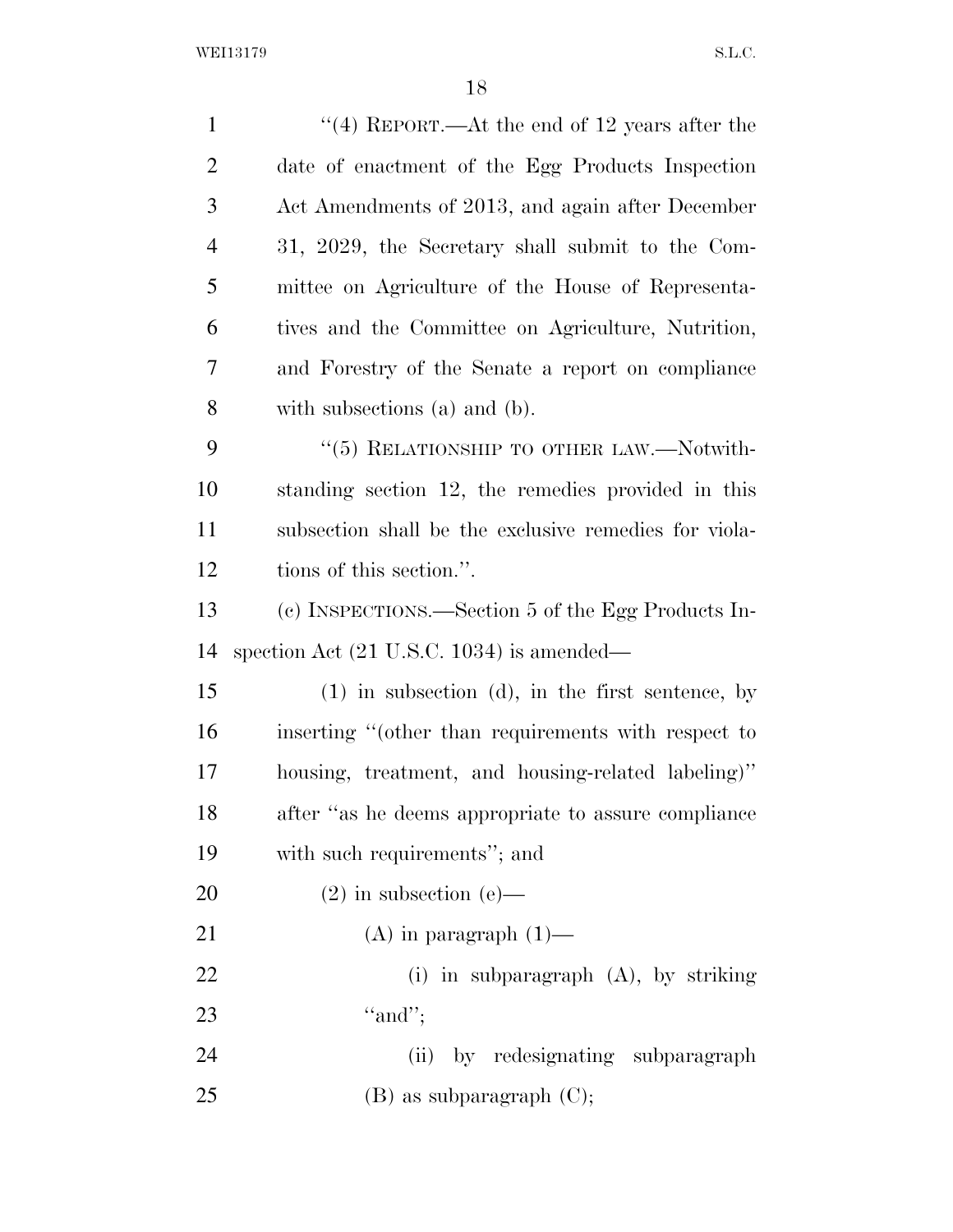| $\mathbf{1}$   | (iii) by inserting after subparagraph            |
|----------------|--------------------------------------------------|
| $\overline{2}$ | (A) the following new subparagraph.              |
| 3              | "(B) are derived from egg-laying hens            |
| $\overline{4}$ | housed and treated in compliance with section    |
| 5              | $7A$ ; and"; and                                 |
| 6              | $(iv)$ in subparagraph $(C)$ , as redesig-       |
| $\overline{7}$ | nated by clause (ii), by inserting "adequate"    |
| 8              | housing-related labeling and" after "con-        |
| 9              | $\text{tain''};$                                 |
| 10             | $(B)$ in paragraph $(2)$ , by striking "In the   |
| 11             | case of a shell egg packer" and inserting "In    |
| 12             | the cases of an egg handler with a flock of more |
| 13             | than 3,000 egg-laying hens and a shell egg       |
| 14             | packer";                                         |
| 15             | $(C)$ in paragraph $(3)$ , by inserting "(other  |
| 16             | than requirements with respect to housing,       |
| 17             | treatment, and housing-related labeling)" after  |
| 18             | "to ensure compliance with the requirements of   |
| 19             | paragraph $(1)$ "; and                           |
| 20             | (D) in paragraph $(4)$ , by striking "with a     |
| 21             | flock of not more than 3,000 layers." and in-    |
| 22             | serting "who buys, sells, handles, or processes  |
| 23             | eggs or egg products solely from 1 flock of not  |
| 24             | more than $3,000$ egg-laying hens.".             |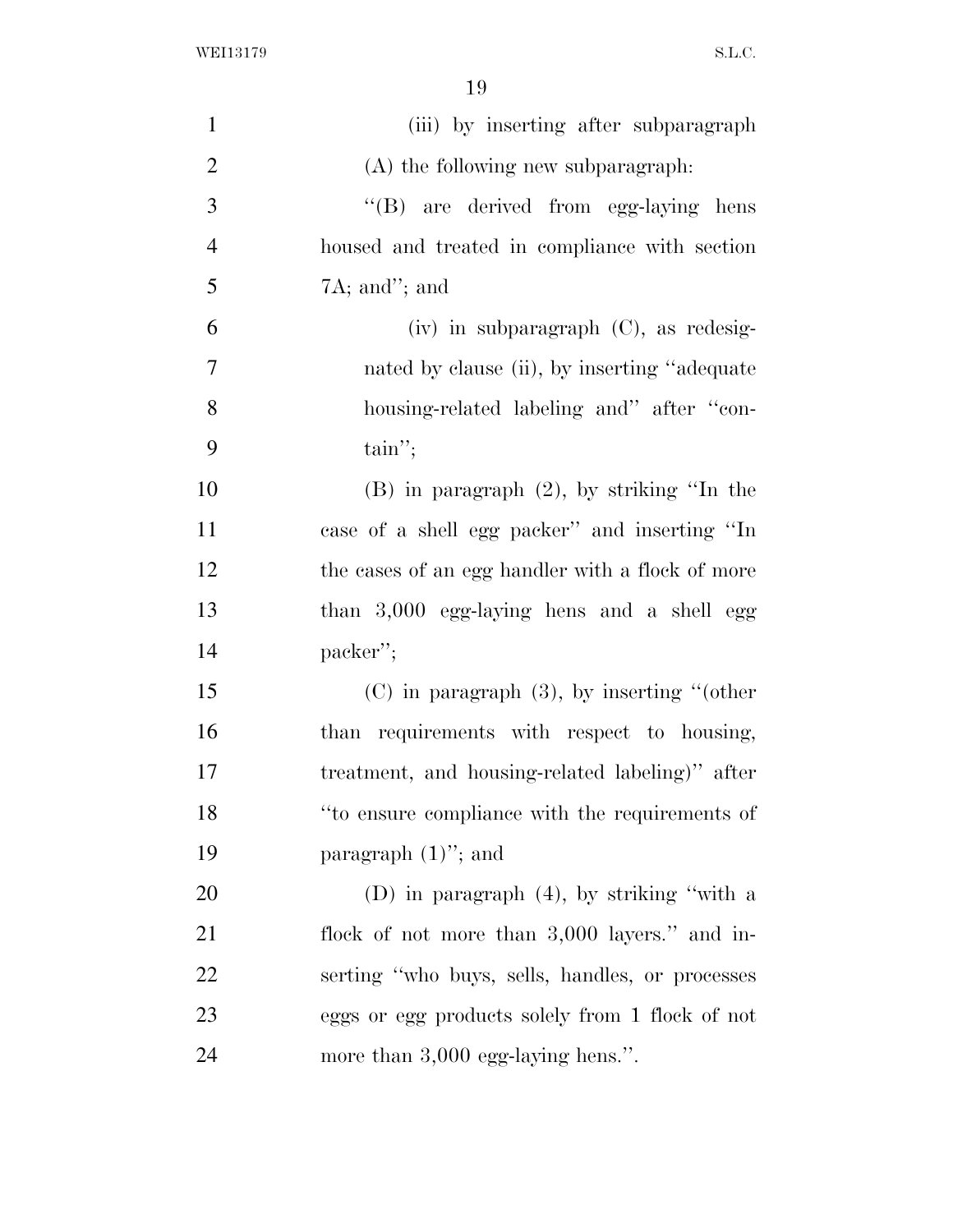(d) LABELING.—Section 7(a) of the Egg Products Inspection Act of 1970 (21 U.S.C. 1036(a)) is amended by inserting ''adequate housing-related labeling,'' after ''plant where the products were processed,''.

 (e) LIMITATION ON EXEMPTIONS BY SECRETARY.— Section 15(a) of the Egg Products Inspection Act of 1970 (21 U.S.C. 1044(a)) is amended in the matter preceding paragraph (1) by inserting ''(not including subsection (c) of section 8)'' after ''exempt from specific provisions''.

10 (f) IMPORTS.—Section  $17(a)(2)$  of the Egg Products Inspection Act of 1970 (21 U.S.C. 1046(a)(2)) is amended by striking ''subdivision thereof and are labeled and pack- aged'' and inserting ''subdivision thereof; and no eggs or egg products capable of use as human food shall be im- ported into the United States unless they are produced, labeled, and packaged''.

## **SEC. 3. ENFORCEMENT OF HEN HOUSING AND TREATMENT STANDARDS.**

 Section 8 of the Egg Products Inspection Act (21 U.S.C. 1037) is amended—

 (1) by redesignating subsections (c), (d), (e), 22 and (f) as subsections (d), (e), (f), and (g), respec-tively;

 (2) by inserting after subsection (b) the fol-lowing new subsection: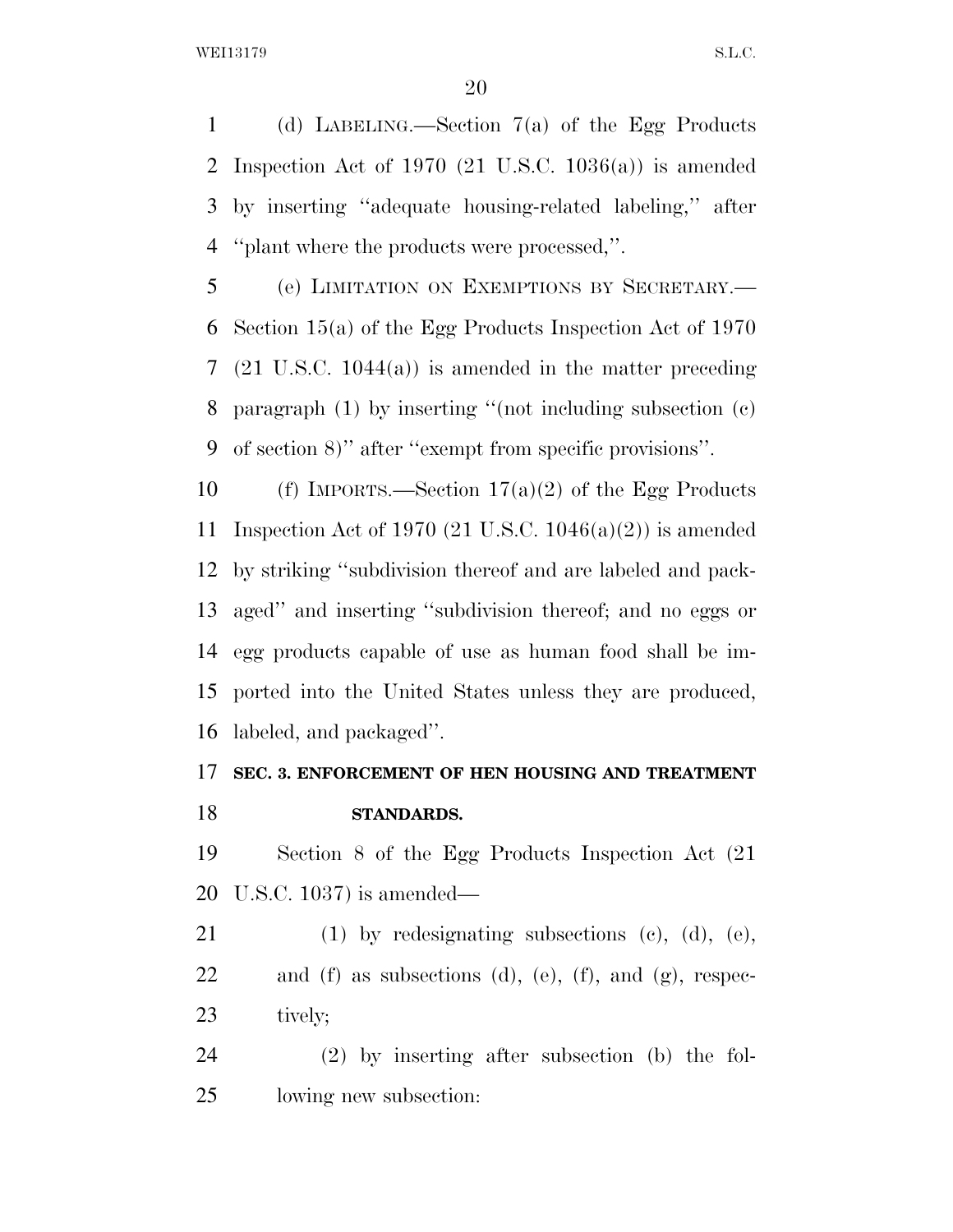''(e)(1) No person shall buy, sell, or transport, or offer to buy or sell, or offer or receive for transportation, in any business or commerce any eggs or egg products derived from egg-laying hens housed or treated in violation of any provision of section 7A.

 ''(2) No person shall buy, sell, or transport, or offer to buy or sell, or offer or receive for transportation, in any business or commerce any eggs or egg products de- rived from egg-laying hens unless the container or pack- age, including any immediate container, of the eggs or egg products, beginning 1 year after the date of enactment of the Egg Products Inspection Act Amendments of 2013, contains adequate housing-related labeling.

 ''(3) No person shall buy, sell, or transport, or offer to buy or sell, or offer or receive for transportation, in any business or commerce, in California, any eggs or egg products derived from egg-laying hens unless the egg-lay- ing hens are provided floor space and enrichments equiva-19 lent to that required under subsections  $(a)(3)$  and  $(b)(3)$  of section 7A of this Act regardless of where the eggs are produced.''; and

 (3) in subsection (e) (as redesignated by para- graph (1)) , in the matter preceding paragraph (1), 24 by inserting "7A," after "section".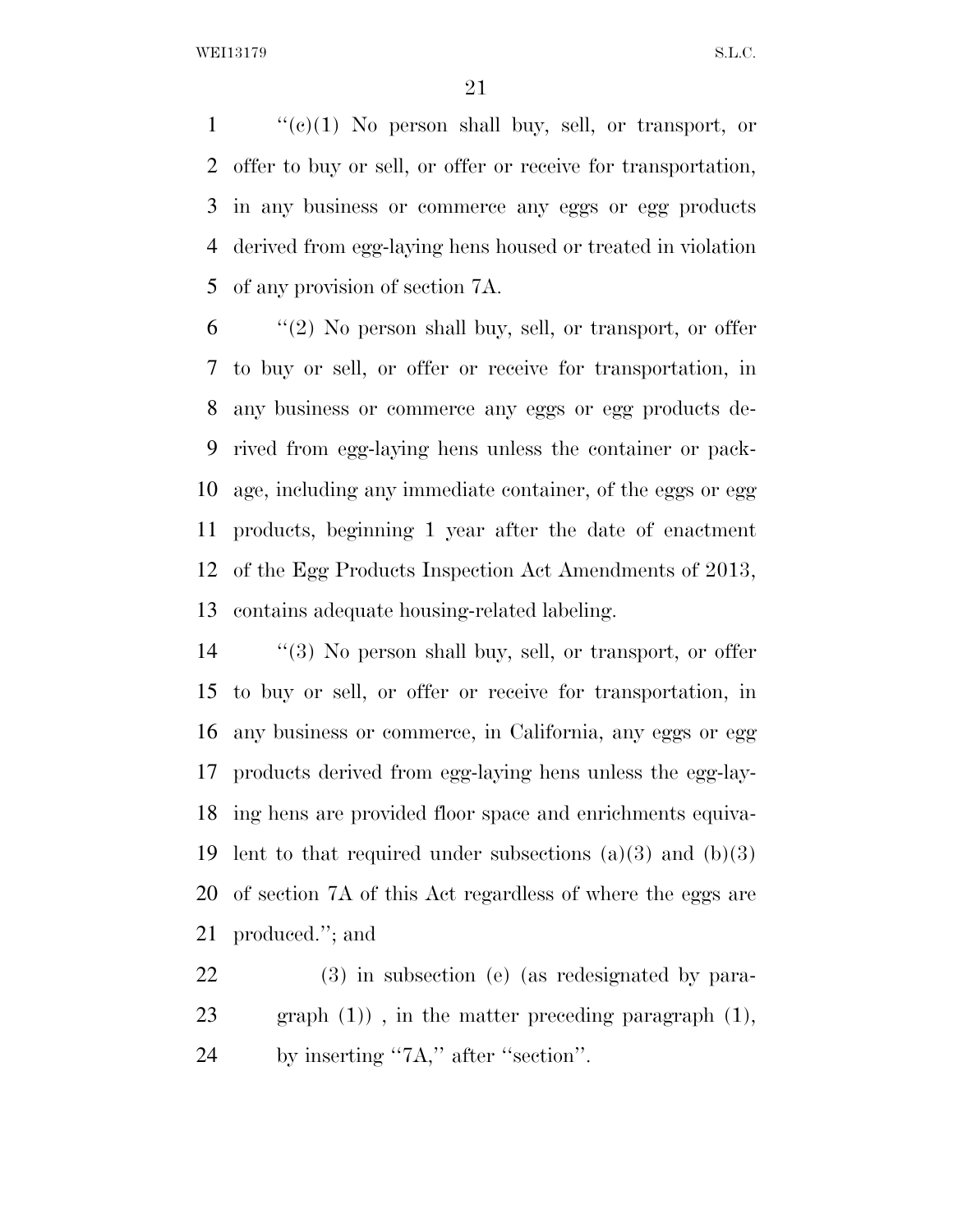#### **SEC. 4. STATE AND LOCAL AUTHORITY.**

 Section 23 of the Egg Products Inspection Act (21 U.S.C. 1052) is amended—

 (a) by redesignating subsections (c) and (d) as sub-sections (d) and (e), respectively;

 (b) by inserting after subsection (b) the following new subsection:

8 "(c) PROHIBITION AGAINST ADDITIONAL OR DIF- FERENT REQUIREMENTS THAN FEDERAL REQUIRE- MENTS RELATED TO MINIMUM SPACE ALLOTMENTS FOR HOUSING EGG-LAYING HENS IN COMMERCIAL EGG PRO- DUCTION.—Requirements within the scope of this Act with respect to minimum floor space allotments or enrich- ments for egg-laying hens housed in commercial egg pro- duction which are in addition to or different than those made under this Act may not be imposed by any State or local jurisdiction. Otherwise the provisions of this Act shall not invalidate any law or other provisions of any State or other jurisdiction in the absence of a conflict with this Act.''; and

 (c) by inserting after subsection (e) (as redesignated by subsection (a)) the following new subsection:

23 "If The OF CALIFORNIA DEPARTMENT OF FOOD AND AGRICULTURE.—With respect to eggs produced, shipped, handled, transported, or received in California prior to the date that is 15 years after the date of enact